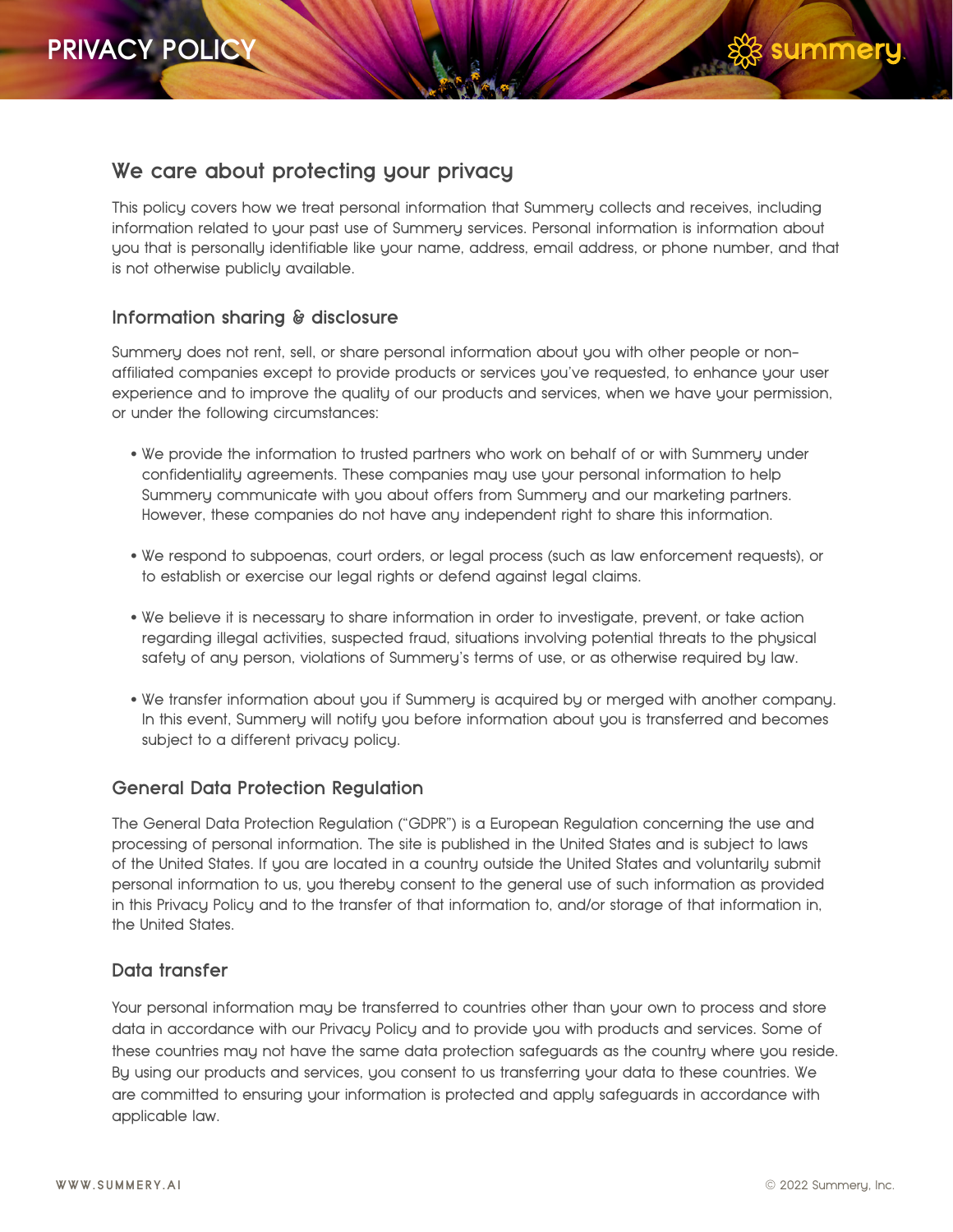### **Information collection & use**

Summery collects personal information when you register with Summery, when you use Summery products or services, when you visit Summery pages or the pages of certain Summery partners, and when you enter promotions or sweepstakes. Summery may combine information about you that we have with information we obtain from business partners or other companies.

When using our product and services, we may ask for information such as your name, email address, birth date, gender, ZIP code, occupation, industry, and personal interests. When you register with Summery and sign in to our services, you are not anonymous to us.

Summery automatically receives and records information from your computer and browser, including your IP address, Summery cookie information, software and hardware attributes, and the page you request.

Summery uses information for the following general purposes: to customize the content you see, fulfill your requests for products and services, improve our services, contact you, conduct research, and provide anonymous reporting for internal and external clients.

From time to time, Summery may also share aggregated information about site users, such as by publishing a report on trends in the usage of the site. Such aggregated information will not identify you personally.

# **Cookies & similar technologies**

Summery may set and access cookies on your computer. We may also set and access device identifiers which could include IP address, user agent information (browser version, OS type and version), and device provided identifiers. Once you log into Summery on your device, Summery may recognize your device to provide you with a personalized experience, independent of your device settings.

#### **Third-party service providers**

Summery uses third-party service providers that perform services on our behalf, including webhosting companies, mailing vendors, and analytics providers. These service providers may collect and/or use your information, including information that identifies you personally, to assist us in achieving the purposes discussed above, including setting cookies or use web beacons on the Site or in email communications from us.

We also may share your information with other third parties when necessary to fulfill your requests for services; to complete a transaction that you initiate; to meet the terms of any agreement that you have with us or our partners; or to manage our business.